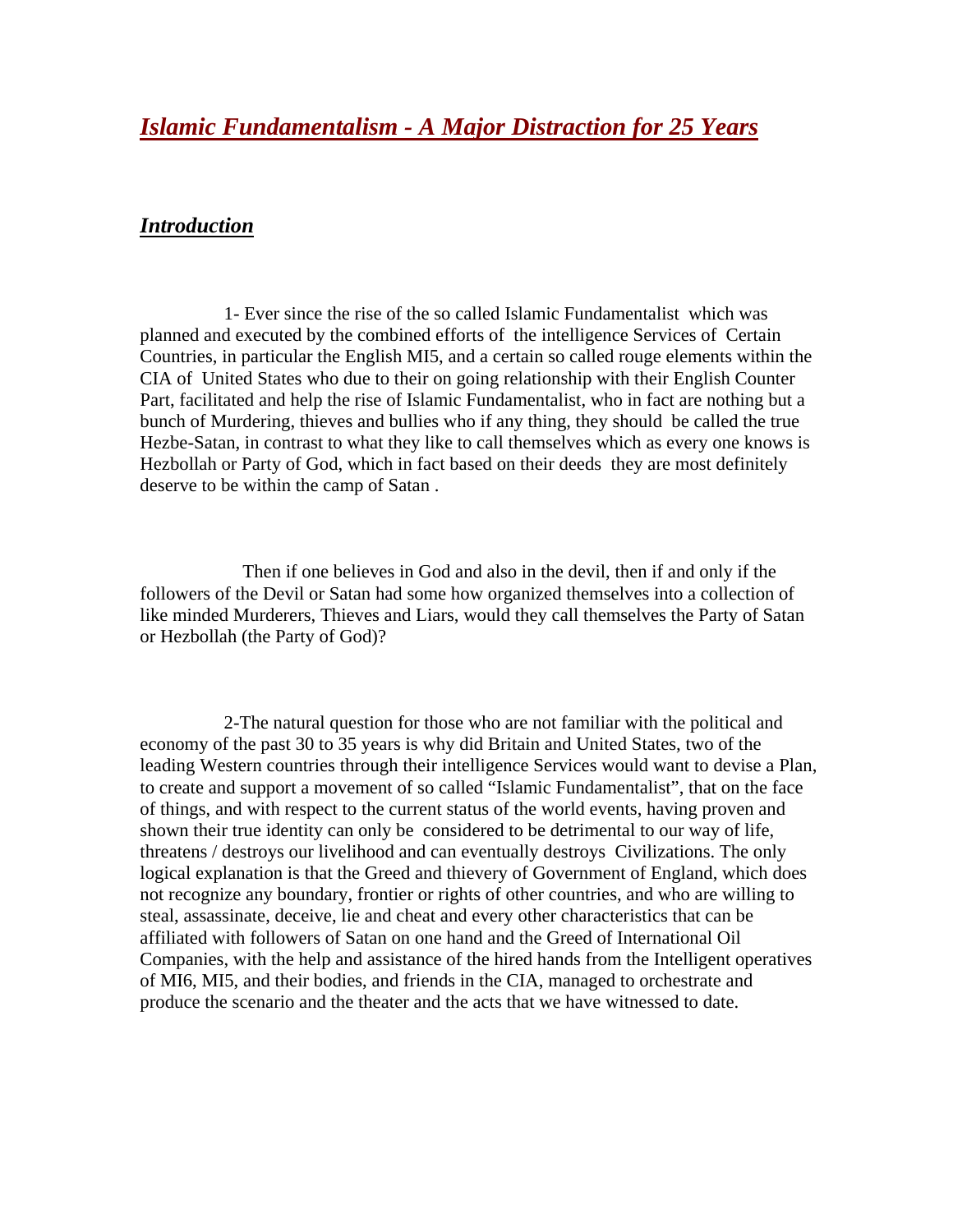## *Background*

 3-During the late 1960's the British Economy was in shambles and to some extent the US Economy was in relative weakness, where the English Government was forced to apply and solicit for Large Loans/ funds from the International Banking Circles, with little or no success. During this period, the labor Government was in Power and there were a considerable unrest within the various Labor Unions and the English Government was constantly on the brink of major shakedown.

 4-It was during this particular period that a group of White Hall Civil Servants, of English decent, decided to take the Matters into their own hand and to use whatever mean necessary to remedy the economy and the political unrest, which included but not limited to manipulating the election in England, dirty tricks / or assassination or disappearance of key labor union personnel and hence thereafter resulting in the Conservative Party's winning of the Election.

 5-It is worth noting that the so called Defense Industry in England is a major Exporter of Arms to almost any one who wishes to place purchase Orders, and in the early 70's among the many contracts that were in place was the Limited Production and final Assembly of the Chieftain Tanks in a City in the Western Iran. This contract like most other Contracts was signed by the Shah of Iran, a true friend to the United States. At the same time there was a Financing arrangement whereby the City of London was the recipient of a one Billion Dollar Loan from Iran to repair the aging sewer and Water Distribution system, the first installments of \$ 300 Million having been paid . Some time during the 1976 -1977 Period there was a complain against the British Company involved in the Chieftain Tanks project as to not doing the work satisfactorily per signed Contract/ agreement and this issue was brought up to the attention of the Higher ups all the way to the Shah, who wanted to know why the English Company was not performing the Work per their Contractual obligation and Schedule. As it is generally the Case, the English Company did not respond in a Satisfactory Manner, resulting in Shah stopping the second payment of the

\$ 300 Million of the \$ 1.00 Billion loan to the City of London.

## *Devil at work*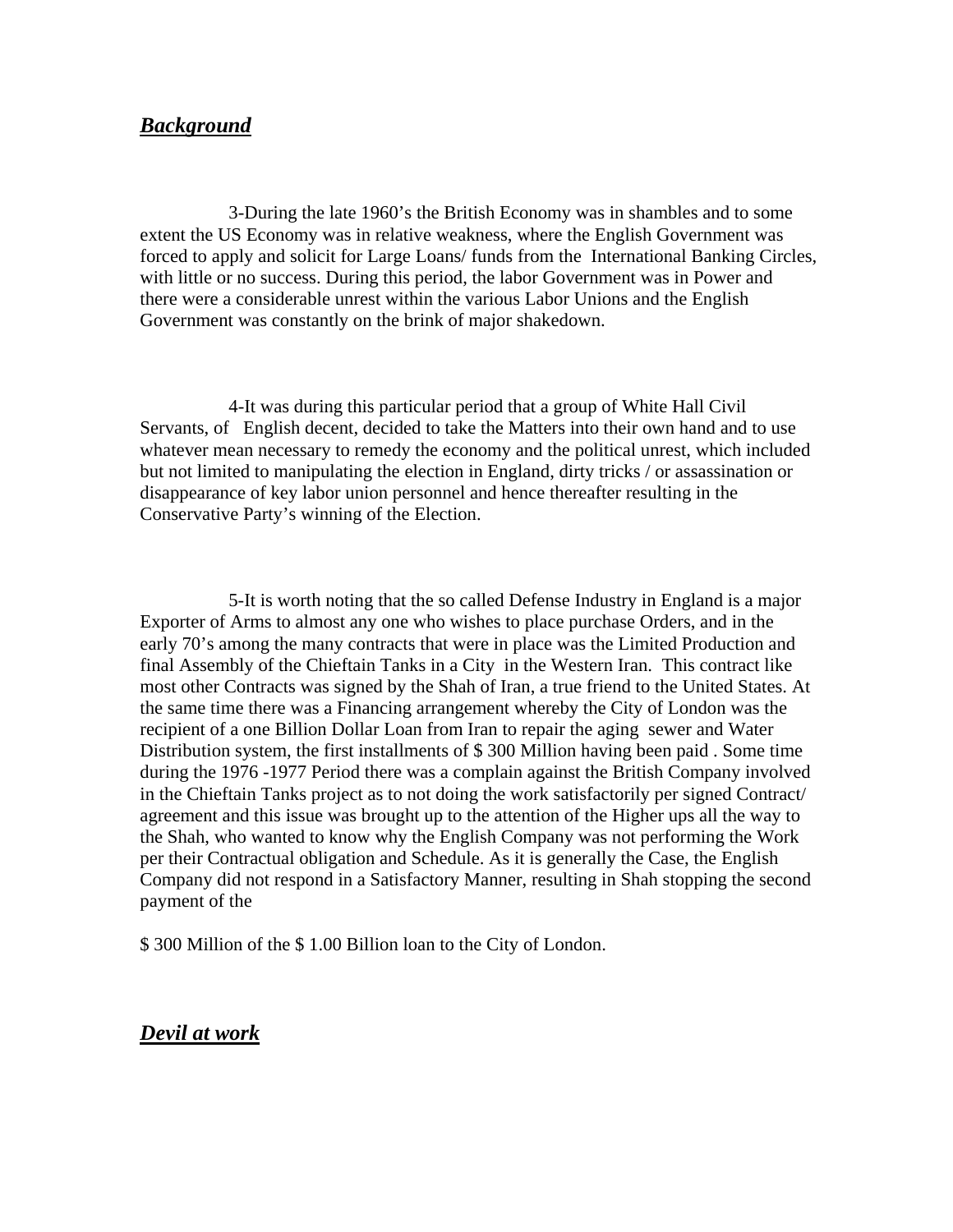6-Subsequently, James Callaghan, the British Prime Minister at the time flow to Tehran wanting to meet with the Shah of Iran, to inquire why the \$ 300 Million was not paid out. Once in Tehran he was kept in waiting for almost two hours before meeting with the Shah, where both sides discussed the Issues, but James Callahan Left this meeting with the notion that they (The British Government, and in particular the Civil Servants of the English Government who work in the White Hall) have to topple the Shah, one way or another. Of course, then all the dirty tricks, lies, deception, black mail, assassinations and what ever else, which are the Standard tools of the Intelligence Service, can be employed in order to achieve their set objective.

 7- Roughly at the same period, on the other side of Atlantic, The worst president in the History of United States, the brainless, Jimmy the Teeth, Jimmy Cater had been elected. Some fellow Georgians, who had gotten excited by this election and who were very close friends and supporters of Jimmy Cater, convinced Jimmy Cater, that this is their time to get rich and for Jimmy to Contact the Shah, and arrange for Shah to cancel a large Contract for a Project to Construct a Major Port in Southern Part of Iran. This contract had been given to a leading well know Construction Company in United States, namely Brown and Root and then shah was asked to add ten percent to the Contract value and sign a new contract with the Corporation owned by friends of Jimmy Carter, then in turn these friends of Jimmy Carter were to sign a Contract with Brown and Roots for the same amount as before, and pocket the ten (10) percent, with obvious kick backs to Jimmy Carter, or his Lackey brother, Billy Carter.

 8-Somehow or rather Shah did not accept this arrangement and declined to cancel the Brown and Root Contract, resulting in Jimmy Carter feeling rejected, thinking to himself that since he is the President of a Super Power, and he deserves the Kick back. From that time Jimmy Carter had adequate personal reason to start his Human Right Campaign, against the Shah. This is a demonstration of well know human weaknesses

"Pure Greed", from there Jimmy Carter's Campaign of Human Rights against the Shah of Iran was orchestrated, with all the necessary support from the White House.

 9-On the other side of the Atlantic, the English Government with the use of their intelligence services such as MI5 and MI6 and through their Network of Spies found out about the failed attempt by Jimmy Carter at extortion by his Georgian cronies and knew that they have a solid allay in the President of United States , and the British Government( MI5, MI6 Staff and the Civil Servants in white Hall) devised a plan where by they would use the resources of United States as well as their own assets, and told their lackey's the Turban wearing murdering thieves the in Iran that since they were far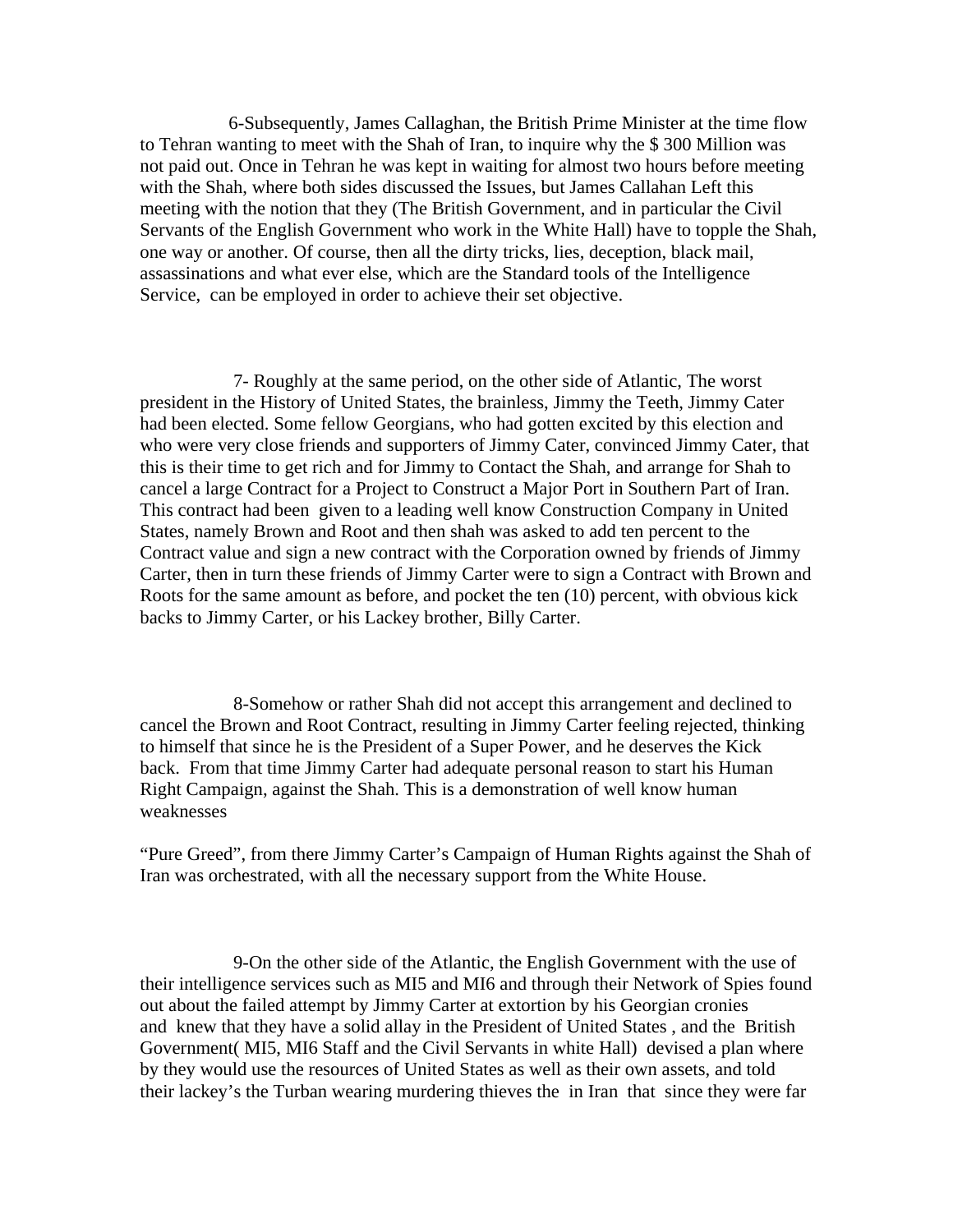removed from Power, and they have to rely on Government's Hand outs, if the British Government ( MI5, MI6 and the Civil Servants in White Hall) are successful in dethroning the Shah , then all the proceeds and the resulting Revenue from the Sale of Iranian Oil would be paid to the English Government. Then the so called Clergy or Mollahs, having every thing to gain and nothing to lose, agreed to this proposition. Another Ally of this British Plot was Shah of Iran's closest American friend David Rockefeller of Exxon, who financed the Iranian Upheaval to the Tune of more than one Billion Dollars whose company Exxon continued to purchase 300,000 Barrel Per Day of Iranian Crude Oil at considerable discount for many years after the fall of the Shah, which by the way was then against the then laws of the United states.

 10-The rest of events have been adequately documented, except since the American Companies were no loner able to openly deal in Iran, the British MI5, who were instrumental in bringing to Power a Brutal Bunch of Turban wearing Murderers, and thieves under the well promoted and advertised slogan of Islamic Revolutionaries ( a creation of MI5, MI6) proceeded to instruct the Mollahs to keep the anti- American Fever alive, and if they think to do otherwise, then they will have to face the wrath of the Americans as well as the Iranian People if and when they make a come back to power. The creation of the Islamic Schools or Maderssa in neighboring and /or other countries such as Pakistan, and Turkey were part of the same plan, to change or influence the Politics of these countries and reduce or Eliminate the Reach of US Government and US Corporation in that part of the world, resulting in a environment that there are no safety for a United States Passport holders to travel.

 11- However, it is worth noting that those U.S Corporation that could make the necessary arrangements could still go and work on various projects in Iran using Canadian Passport. This British Plan has been in effect, and since they are getting extremely rich by stealing the Iranian Oil Revenue, the estimated amount of which is well over a Trillion Dollars resulting in not needing to borrow any money, and to be able to renovate the entire Public infrastructure in England. Also this infusion of sudden wealth has pushed the price of the Real Estate to very high levels, increases of over 500 % or more over the 1979 Values, since the fall of the Shah, all over England, including Northern England. Obviously they have not invented any thing drastic to become so Rich, except being Good at what they have been doing, Stealing other peoples money and Wealth.

 12- From the point of view of the English Civil Servants in White Hall it pays to steal the wealth of other countries, other people's money, and the English have a very long and distinguished history in that whether to Partner with Pirates of the High Seas,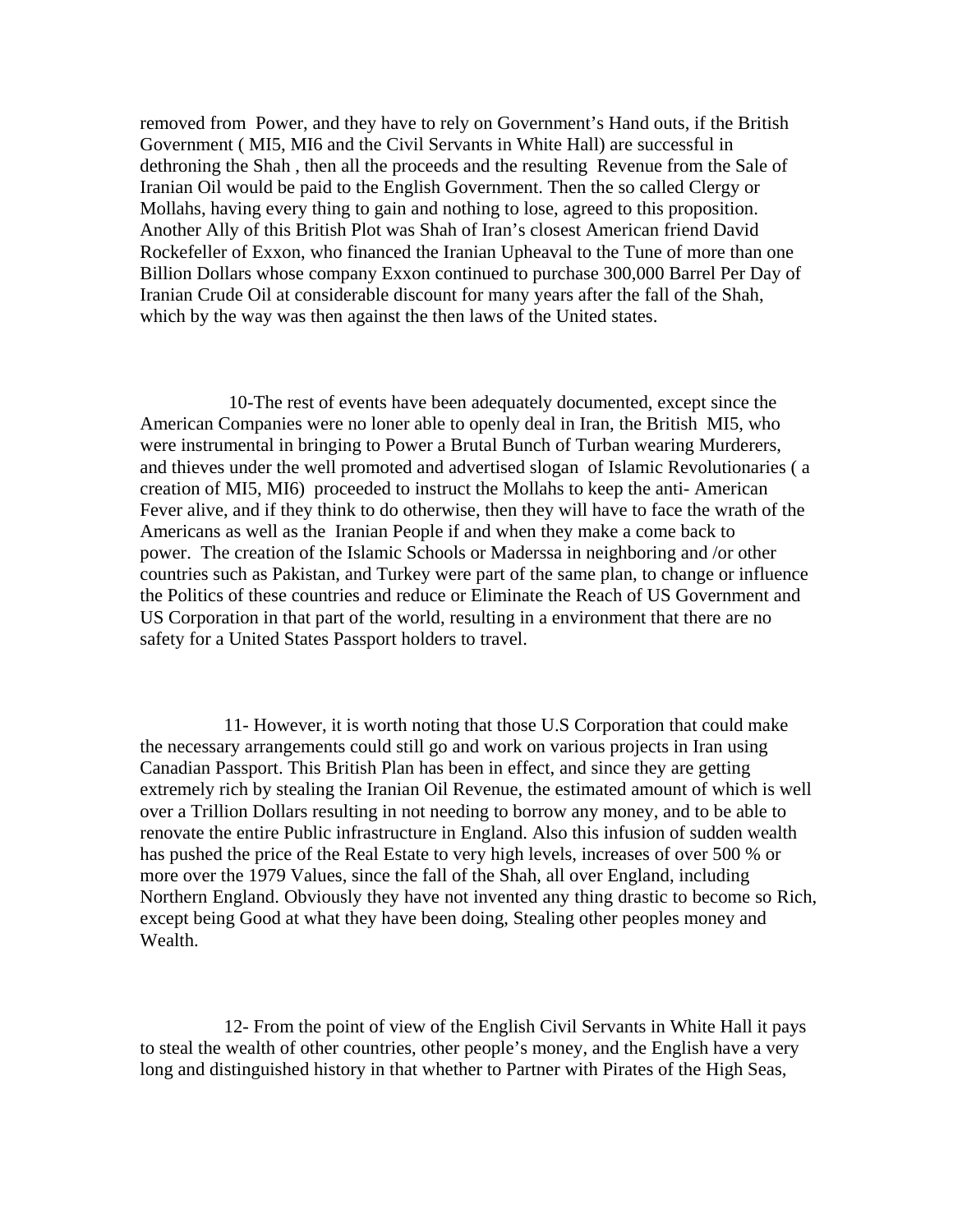and award them with Knighthood such as Captain Drake or steal the wealth of the Other Countries under the pretext of Common Market.

 13-One should not ignore that if for whatever reason the access of British Government ( Civil Servants in White Hall) to this wealth of Iranian Oils, which by any and all interpretation of International law is being stolen by illegal means every day, then it is only common sense that one should realized that **the British Government will do its out most to prevent any and all things that may effect this arrangement** , in fact based on the recent events it appears that they want to expand this arrangement to Iraq, whereby they are working with the assets of United States ( The full United States Military), but the end result within a few years could be a similar Government of Turban Wearing Thieves and Murderers as that of Iran, and the Oil Revenues of both Iran as well as Iraq would be paid to the Accounts under the control of British Government in London or else where, which the English Civil Servants in White Hall may refer to as a "Bounty" which they have earned/ deserved , and they may even offer kick backs to their allies or counter parts working with them in various positions of Power within the United States establishment, including but not limiting to US Congress, US Mass Media, and Writers of Political Column, or pens for Sale etc.

 14-It is worth noting that the Sales Office of National Iranian Oil Company is and has been in London, England, since the events of 1979 and the proceed from the Sale of Iranian Oil is deposited into various accounts designated by the British Government, and is used like a huge slush Fund.

 15-Therefore the only way to prevent the spread of the terrorism is to stop this theft and the financial arrangement between the Thieves in London and their lackey's in Tehran and to deposit these funds into a Trust account to be used by the rightful Government of Iran once a free election can take place.

 16-Now, it seems that some time after September 11, the United States Government confronted the British Government about their hanky Panky dealings with the Turban wearing thieves and Murderers in Tehran, and wanting to know about the financial arrangement and how much money the British Government are making and as always they lied and said that they are only getting 50 %, the actual number is 100 % of Oil Revenue as well as financing all the purchases and Letters of Credit issued by the so called national Iranian Oil Company at 20 % Interest through various well known Banks in London.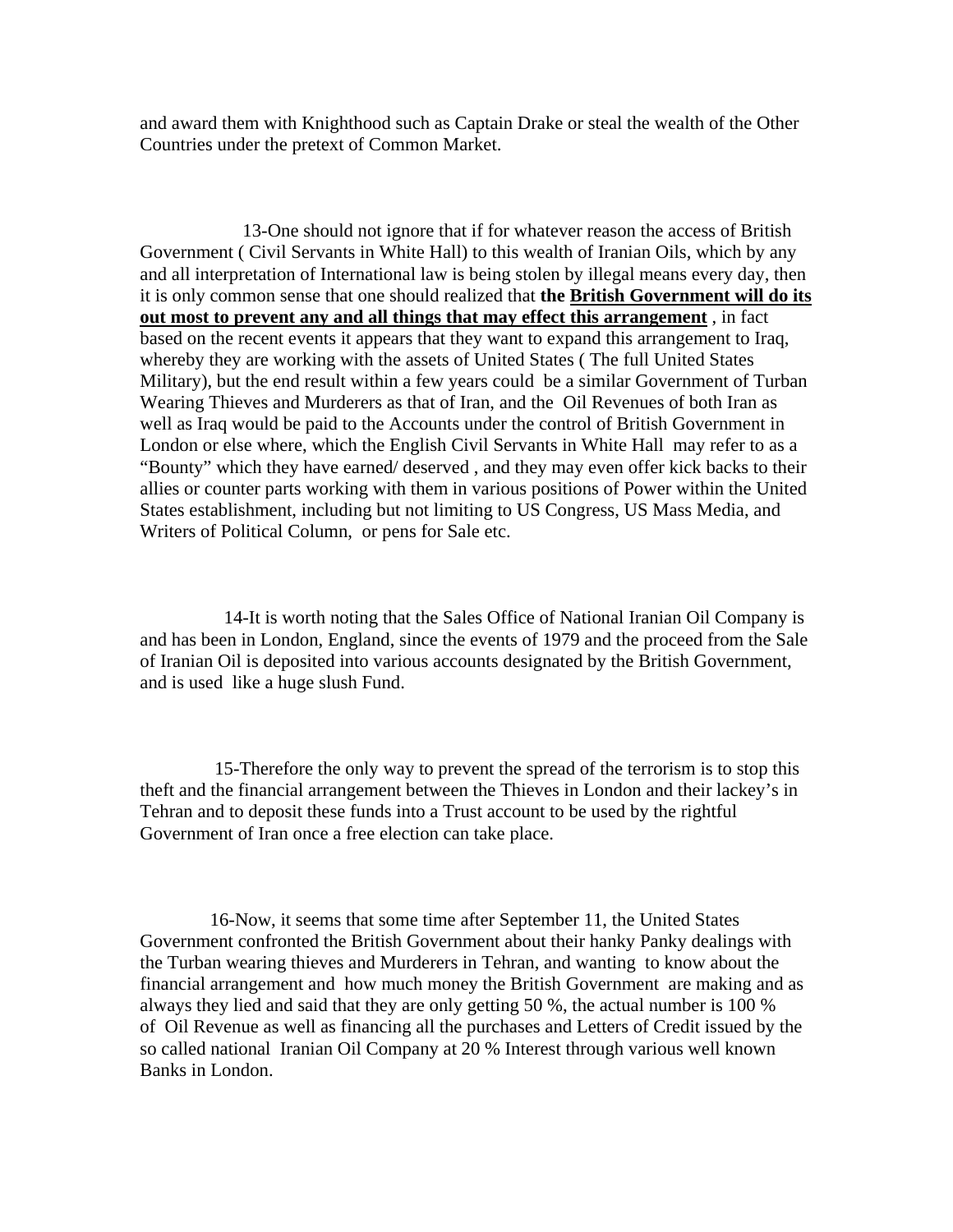17-One should see the way the British Government through their Intelligence Services has set up this financial arrangement, they would in a heart beat and gladly sacrifice their Own Government or Prime Minister in order to keep the financial arrangement of Stealing other peoples money or as they may feel "the free Money", and to allow it continue for as long as possible. Knowing that the British Government has the biggest lobby in the United States, They are able to influence the election in United States, if need be, defeat President Bush in the election of 2004, in the mean time using the instrument of the United Nations to arrange for the so called free election in Iraq, and then by the shear numbers as well as the dominance of the predominately Shiae majority, a Government , very sympathetic to the religious majority with discreet ties to the British Government would come to Power. As result of the previous events United States will be promoted to the most hated nation which was not the original intention, but resulted from behind the scene manipulation while pretending to be the stead fast ally of the United States, mean while stabbing the United States in the back.

 18- It is a well know fact that after 1979, several of the British Television programs where referring to the fall of the shah in a way as that the United States has been Kicked out of Iran and the British have revenged their loss of 1953, when the Government of Mosadegh nationalized the Iranian Oil, and kicked the British out of the Country.

 19- In fact, let's for a moment assume that all the above statements are true, and put ourselves in place of continuously scheming MI5, the tool of White Hall and British Government. What would we do, what are the actions that we should instigate that would be financially beneficial for the British Government, in the short term as well as the Long Term security for the criminal Enterprise that has been established under the auspices of the British Government? We would encourage as much buffer as possible between those who serve our interest such as the Turban wearing Murderers and thieves in Tehran and those who would like nothing better than getting rid of these animals. Then it would become obvious that the Civil Servants in White Hall and the Staff of MI5 would provide their lackey's all type of weapons through third parties, and encourage these Cronies to reach out and expand their own circle of influence, thereby the British sphere of influence.

 20- The moral choice lies with the free people of United States; who in the opinion of some English Men are considered still to be living in the Colony, whose independence was never signed off by the British Crown.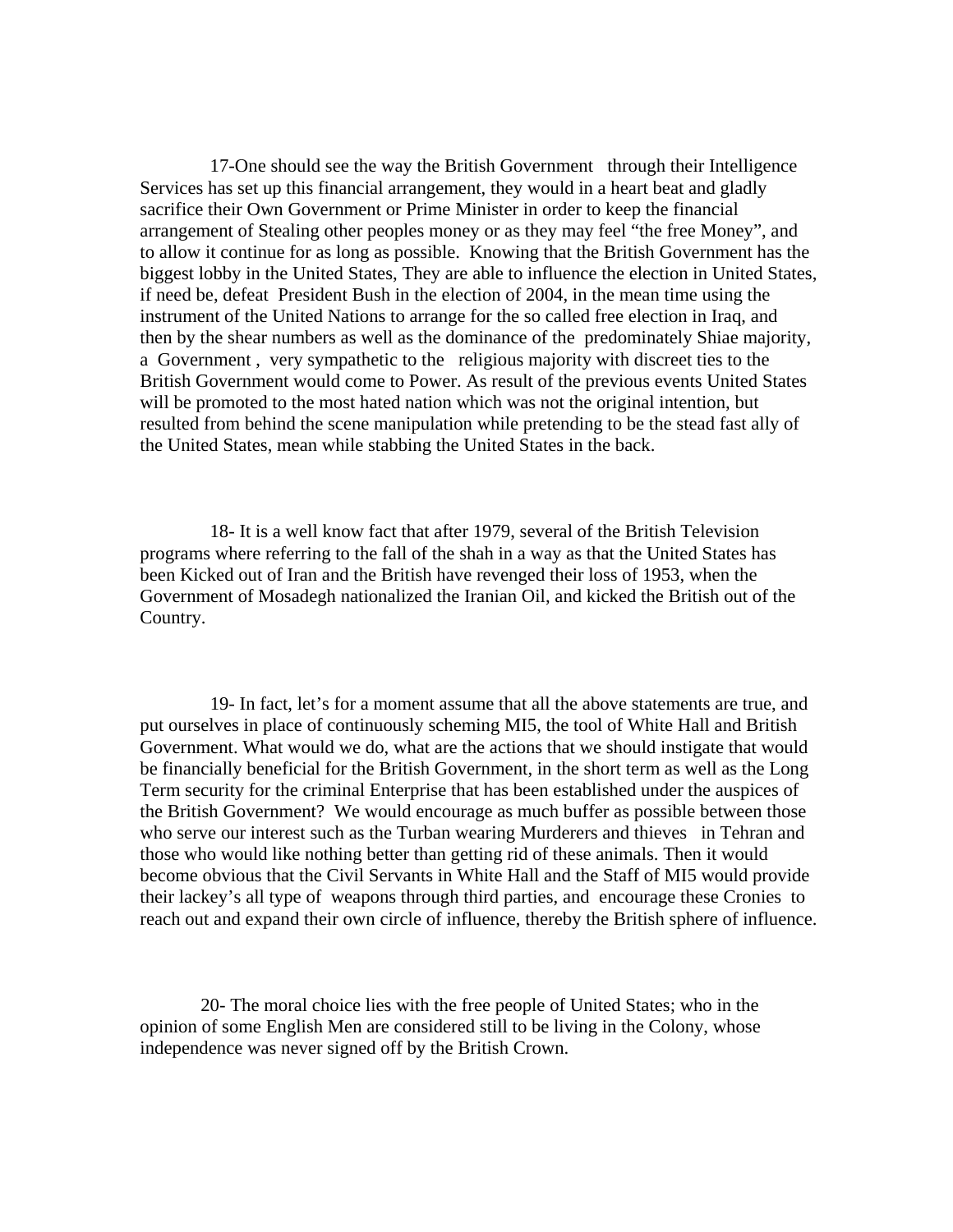21- In our opinion the fathers and mothers of the US Military should know the full picture and know why their sons and daughter are in Middle East fighting against the Terrorist and who are the true Masters and beneficiary of the Terror that we are all faced with.

 22- It may require the might of United States to be used against the Civil Servants in White Hall and the MI5 and MI6 Agents to prevent any further escalation in the War against Terrorist. The English Government are the only one who can tell their hired hand, the turban wearing thieves and Killers that they have to vacate the seat of power in Tehran and stop the support of terrorist Groups. Otherwise Iraq, will be a battlefield where a lot of brained wash people will perish and the world will further destabilize and again the only Party that is financially benefiting from this situation will be the lazy English Government, who by their genetic nature will always resort to theft than working their way to a relative economic prosperity.

 23- It would be relatively easy to confirm the above through the investigative process, for all to know, who are the true Terror Masters, sitting behind a desk in White Hall and their so called MI5 & MI6 agents who are without any and all scruples, and there is nothing that they would not do, including lies and deceit.

 24- During the early stages of the War in Afghanistan after the fall of Taliban, on of the reports in the News paper described how the British forces are unable to find any person from the Taliban or **Al Qaeda,** and they are able to sit very relaxed in local Tea Houses, while the US Military Personnel have to watch each other back as they move through the streets, for they would be fired upon. Then soon after the British forces were sent home. This can only be possible if the understanding exist that the British are the true Friends and the United States are the True Enemy.

 25- It is relatively easy for the United States Congress to initiate a fact finding mission to verify where have the British Government been receiving all these funds and their position as the True Terror Masters of the World.

 At end of the day one should watch "What They Do", and not just lesson to "What They Say".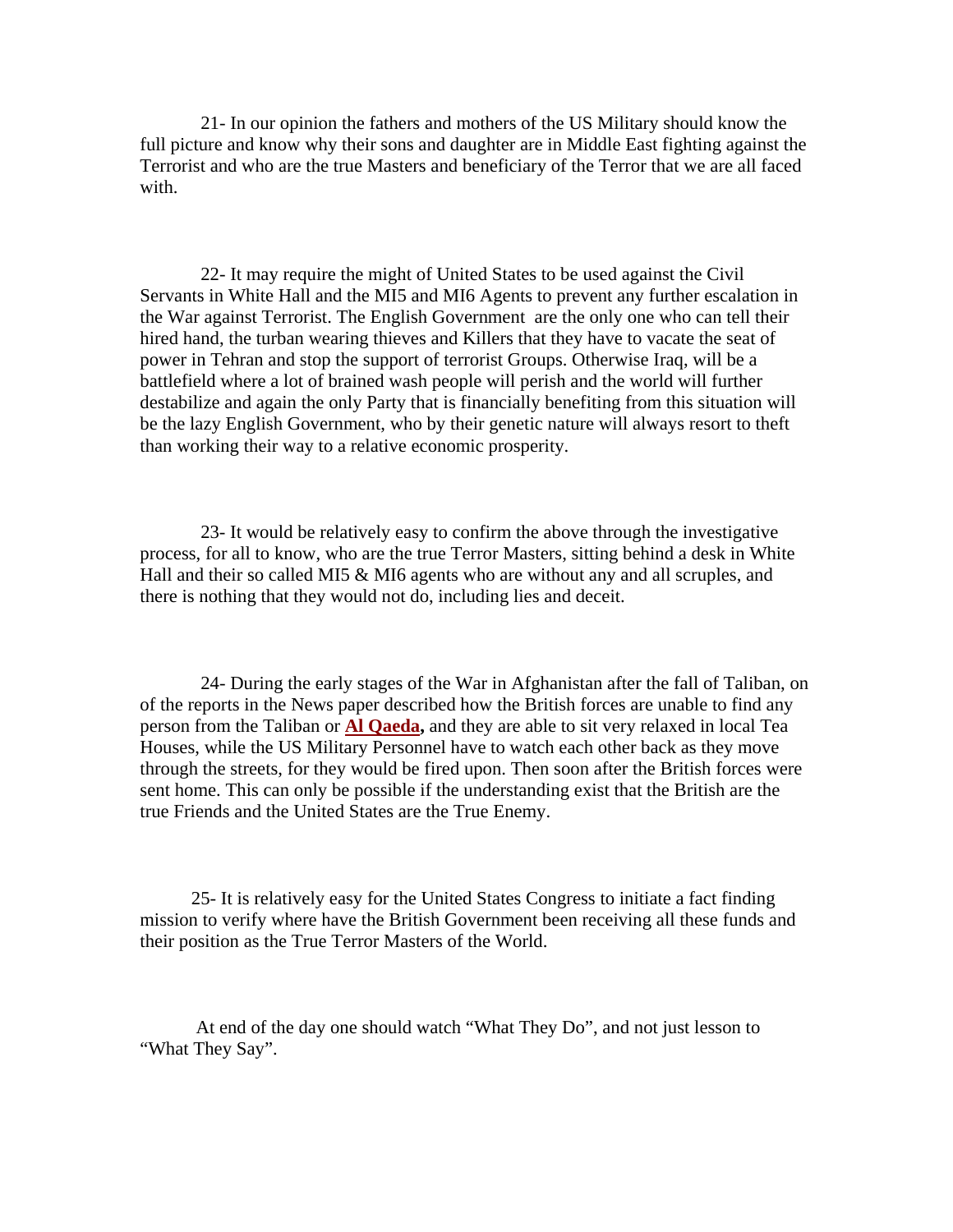26- Due to the shear size of the Oil and Gas Fields of the both Iran and Iraq, it is important that true Democracy is brought to both Iran and Iraq, and let them both freely flourish, to the benefit of cross section of Industries, and do not allow the interest of International Oil and Energy Companies to supersede the other sector of Industries. Otherwise if the world allows that the Greed and thievery of one nation which by no means equals to the damage done to the US Economy as result of the Sept. 11 , then

This event was also a off shoot of the so called Islamic Fundamentalist, except this time, it is a Wahabi , Sunni imitative, Which in the over all scenario is another layer to prevent the broader US economy to have a effect in that region.

 27- The Government of Britain under the pretext of Pro- Freedom has been housing political Extremist in England. The plot to assassinate Ahmad Shah Massoud was hatched in England, and the British system of Government vouched for the two assassins as legitimate Newspaper Reporters / Film Crew. Please be aware that denial is another weapon. It is like catching a liar, or thieve and expecting truthful response / honesty.

 28- Let us assume that it is the battle of Good against Evil, well we know who is on the side of Evil, perhaps the Grand Master of Evil. But don't expect to roll call and any body to stand up and introduce themselves as such. The problem with the British Establishment is very deep and probably genetic. If one looks at any of the recent video tape of The British Ambassador to United Nations or for that matter Tony Blair, one can see that they taste the wealth, which is being deposited into their various accounts every day.

 29- For the purpose of informing the uninformed, one of the results of this thievery by the English Civil servants has been the biggest Exodus in history, whereby close to 4.5 million people from Iran have left their country, that is how truly close the English and the Mollahs rank as good Servants of their Great Grand Master, Satan.

## *Proposed Solution*

 By Hook or Crook these arrangements between the Civil Servants in White Hall all the way up the chain to Tony Blair, the Prime Minister and their Cronies the Turban Wearing Thieves and murders in Tehran must be terminated.